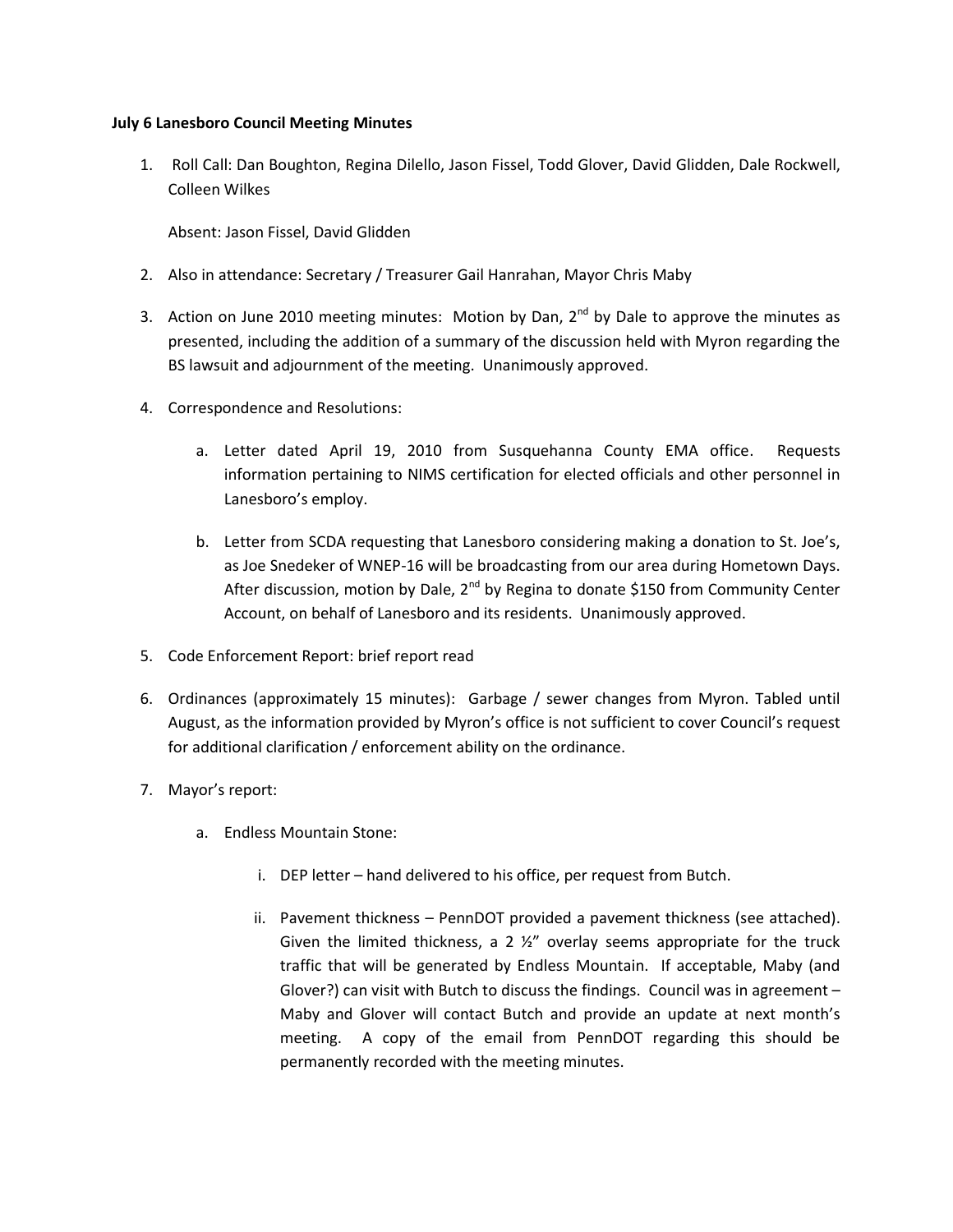- b. Meeting with Oakland & Oakland Township about regional police Oakland Township invited Susquehanna to participate in the development. Lanesboro's resolution was for involvement of Oakland, Oakland Township, and Lanesboro, at least initially. A meeting was held last Thursday – Lanesboro was not in attendance. After a discussion, a motion was made by Colleen,  $2^{nd}$  by Dale to not pursue this any longer. Motion passed 3-2 on a roll call vote: Dale, Regina, and Colleen voted yes to the motion, with Todd and Dan voting nay to the motion.
- c. Logging occurring between the abandoned section of Depot St and the Starrucca Creek – the area was investigated by Pa Fish & Game, as well as the Susquehanna County Conservation District. Both noted that logging is an exempt operation from erosion and sediment control measures applied to other earth disturbing activities such as highway construction or commercial developments. Fish & Game suggested that a local ordinance could be developed requiring that an Erosion and Sediment Control Plan be developed. Maby was informed by adjacent property owner that several municipalities in Wayne County have such a measure in place, and would like to investigate if council is ok with it. Council finds this acceptable.
- d. Need to pass resolution (copy attached) for adoption of the Susquehanna County Emergency Operations Plan. This is the same resolution passed previously, with an update to the year. Motion needed to pass the resolution. Signed and sealed copy should be mailed to Charlene Moser at Susquehanna County EMA Office. Motion by Dan, 2<sup>nd</sup> by Regina. Unanimously approved.
- 8. Police report: Chief Record provided a written report and answered several questions relating to police matters. 9 incidents occurred in Lanesboro during June. Motion to approve the police policy manual, pending a positive review by Myron. Motion by Colleen,  $2^{nd}$  by Dale. Unanimously approved.
- 9. Streets / refuse committee: Dan authorized to coordinate all repairs on borough equipment. He will notify Todd when repairs are to be made. Todd is contacting PennDOT about the potholes at the Jefferson St intersection. He also noted that PennDOT is reviewing the damage to Side Ave from the stormwater runoff from Jail Hill. The runoff is eroding the embankment and roadway.
- 10. Parks & recreation committee:
- 11. Refuse committee :
- 12. Community Center:
	- a. \$700 income this month. \$14 used for paper products.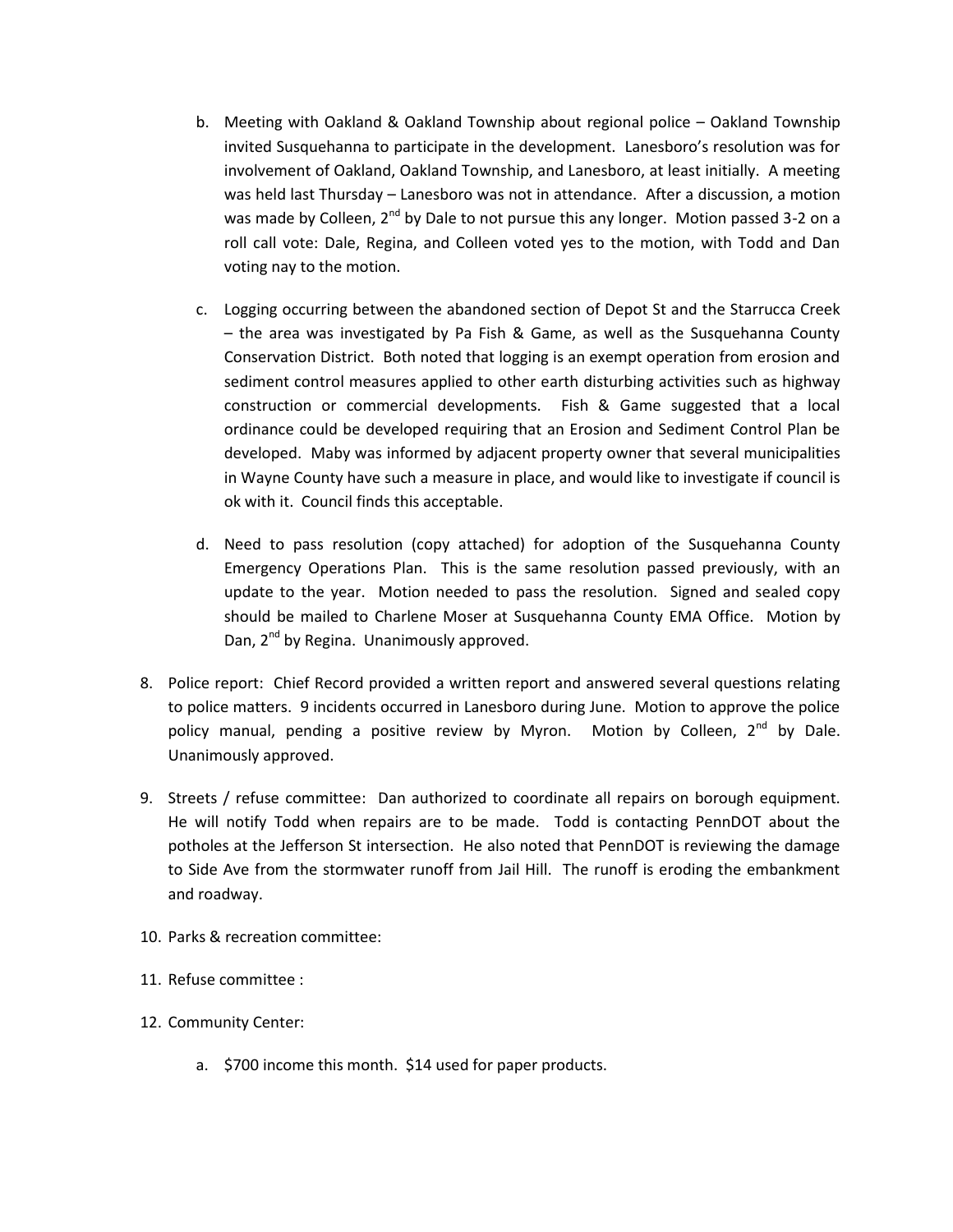- b. Letter read from patron regarding cleanliness of facility. Matter discussed, will be evaluated for possible changes in the future.
- c. The kitchen layout is potentially a problem regarding fire hazards. Todd & Jason are going to come up with some ideas on how to improve it. If improvements are made, Lanesboro may want to revisit rental fees, possibly charging one for use of the kitchen, one without use of the kitchen.
- d. Plates and bowls that are in the kitchen are not being used and will be offered to the original donors. If they do not want them, they will be disposed of.
- e. Precision Power is fixing the switch problems with the lights. Motion by Dale,  $2^{nd}$  by Colleen to authorize purchase of new lights for the front of the building. Unanimously approved.
- 13. Bill review:
	- a. Tri Boro bill pay upon as funds allow.
- 14. Old business discussed throughout the meeting.
- 15. New Business:
	- a. Dan & Colleen will coordinate the purchase, delivery, and installation of mulch at Community Park. The mulch is being paid for by donations from Dale, Regina, Gail, and Colleen.
	- b. A 4-wheeler with a rock rake will be used to smooth out the parking lot.
- 16. Persons requesting time on the agenda:
- 17. Visitors (borough residents): Cora Cameron, Bill Jenkins (partial attendance), Sandy Benson, Jerry Benson
- 18. Motion for adjournment by Dale,  $2^{nd}$  by Regina. Unanimously approved.